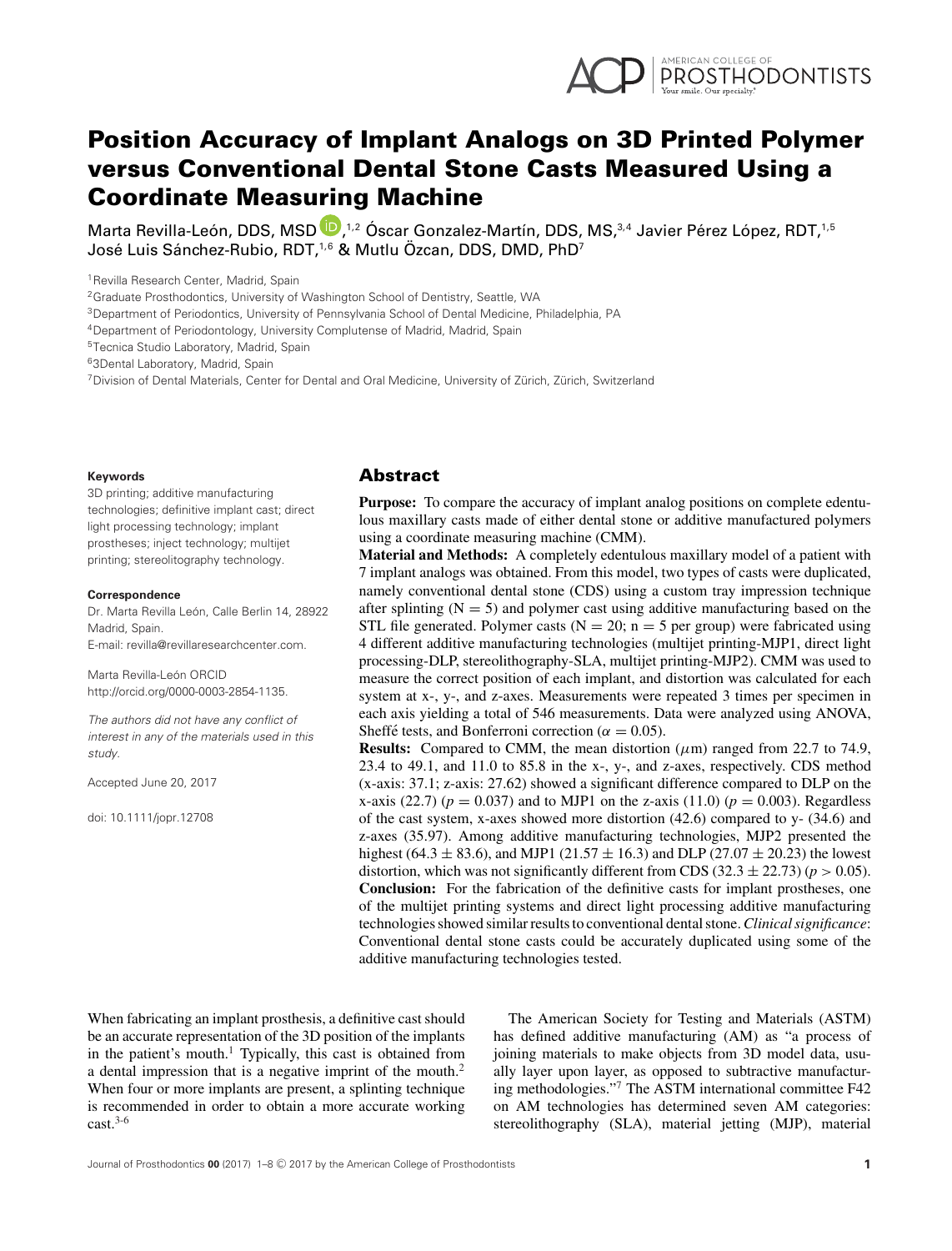

**Figure 1** Complete edentulous maxillary definitive cast with 7 implant analogs.

extrusion or fused deposition modelling (FDM), binder jetting, powder bed fusion (PBF), sheet lamination, and direct energy deposition.<sup>8</sup> The growing development of AM technologies has allowed different applications in prosthetic dentistry. $9-11$  The SLA and MJP technologies in particular, are the most common categories used for manufacturing dental models.<sup>9-12</sup> SLA technology is based on 3D CAD design that turns the polymer into a solid object through the repeated solidification of liquid resin through a UV laser.<sup>13-15</sup> A different approach as an alternative to laser for UV polymerization of the material is the use of digital light projection (DLP) sources. In the DLP method, the silhouette of each layer is projected onto a surface of the resin that is polymerized by light either in the visible or the UV spectrum.15,16 On the other hand, FDM technology builds parts layer-by-layer from bottom up by heating and extruding a thermoplastic filament from a printing nozzle. Once extruded into a bead, the material is immediately set at high temperatures of the machine and layered on a platform. The nozzle repeats the extruding and melting, layer by layer, until the object is complete.17 The MJP is different in that a carriage jets photopolymers onto the workspace that are then polymerized using UV light. After a thin layer is created, the process repeats itself by jetting additional layers until the object is fully fabricated. $12,15,18$ 

The major conceptual difference between the 3D printed AM models and the conventional dental stone (CDS), is the design of the implant analogs. On the CDS models, the implant analog is designed as a retentive element so that it gets stuck and does not move when pouring the dental implant impression. Additionally, when manufacturing a 3D printed AM model, the digital implant analog is placed after the model is manufactured, and as a consequence, the digital implant analog design is retrievable from the cast.

The objective of this study was to compare the accuracy of implant analog positions on completely edentulous maxillary casts either made of dental stone or additive-manufactured polymers using a coordinate measuring machine (CMM). The null hypothesis tested was that there would be no statistically significant difference between the model duplication methods at the x-, y-, and z-axes.





B



**Figure 2** (A) Printed metal splint on the definitive cast, (B) printed polymer custom tray on the definitive cast, and (C) conventional dental stone cast obtained duplicating the definitive cast through conventional impression technique.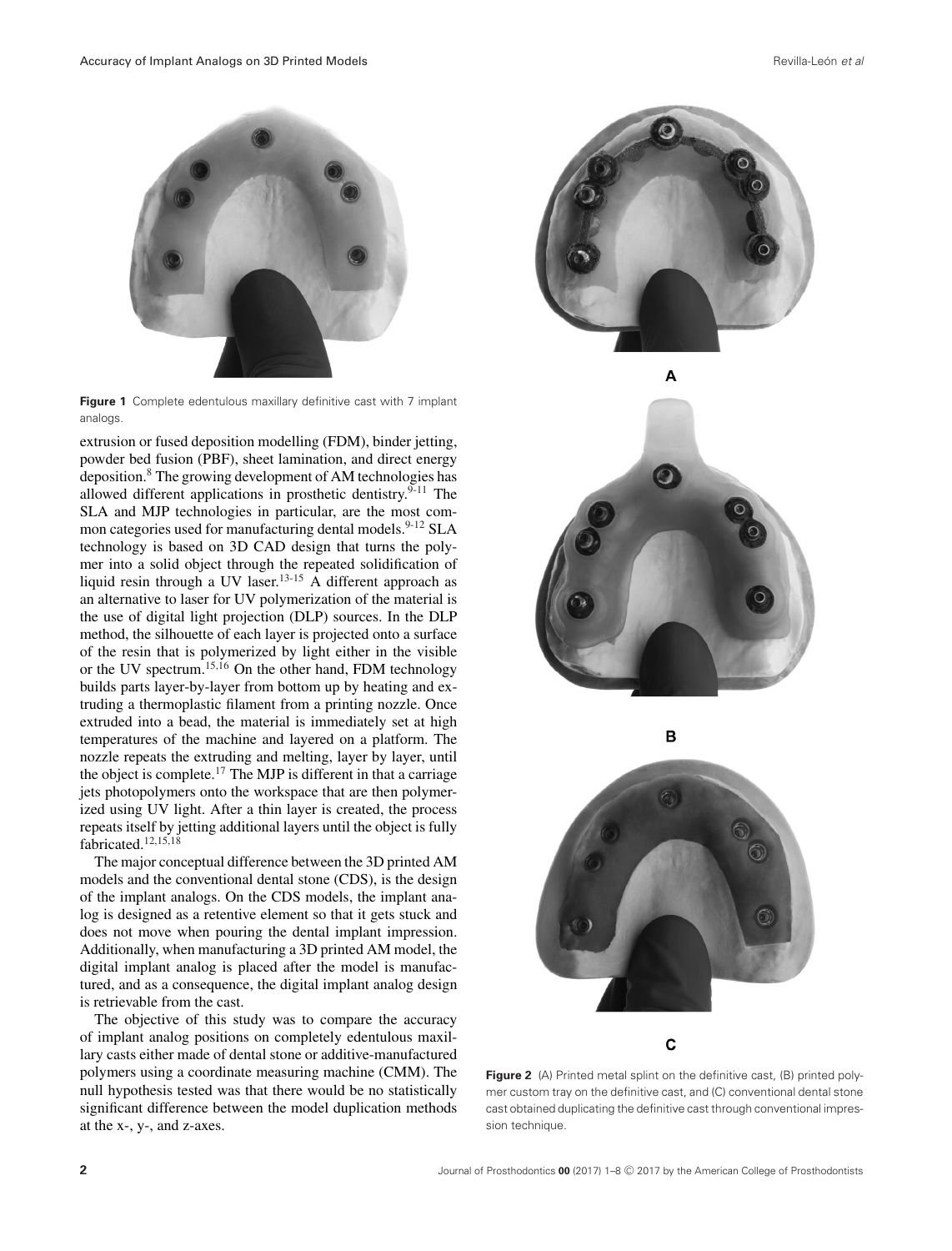| Groups                                                      | <b>CDS</b>                                                                                                                            | MJP1                                             | <b>DLP</b>                                      | <b>SLA</b>                                   | MJP2                                            |
|-------------------------------------------------------------|---------------------------------------------------------------------------------------------------------------------------------------|--------------------------------------------------|-------------------------------------------------|----------------------------------------------|-------------------------------------------------|
| Printer (manufacturer)                                      |                                                                                                                                       | Projet 3510MP<br>(3D Systems, Rock)<br>Hill, SC) | Prodways ProMaker D35<br>(Dreve, Unna, Gernany) | Infinident<br>(Sirona, Bensheim,<br>Germany) | Object<br>(Stratasys, Eden<br>Prairie, MN)      |
| <b>Technology</b>                                           | Conventional Type IV<br>Dental Stone<br>(Fujirock EP; GC,<br>Tokyo, Japan)<br>Impression with<br>polyether, splinting,<br>custom tray | Mutlijet printing                                | Direct-light processing                         | Stereolithography                            | Multijet printing                               |
| Layer thickness $(\mu m)$<br>Resolution (x-, y-,<br>z-axis) |                                                                                                                                       | 35<br>HDX: 375 $\times$ 450<br>$\times$ 790 DPI  | 50<br>784 × 784 × 1016 DPI                      | $50 - 100$                                   | 35<br>$HO: 600 \times 600$<br>$\times$ 1600 DPI |



C

Figure 3 3D printed model using (A) MJP1, (B) DLP, (C) SLA, and (D) MJP2 additive technologies.

# Materials and methods

### Specimen preparation

One edentulous maxillary definitive cast of a patient was selected. The maxillary cast presented seven implant analogs (Tissue Level RN Straumann Implant analogs; Straumann, Basel, Switzerland) (Fig 1). From this model, two types of casts were duplicated: conventional dental stone (CDS) using a custom tray impression technique after splinting  $(N = 5)$ and polymer cast using additive manufacturing based on the STL file generated. Polymer casts ( $N = 20$ ;  $n = 5$  per group) were fabricated using four different additive manufacturing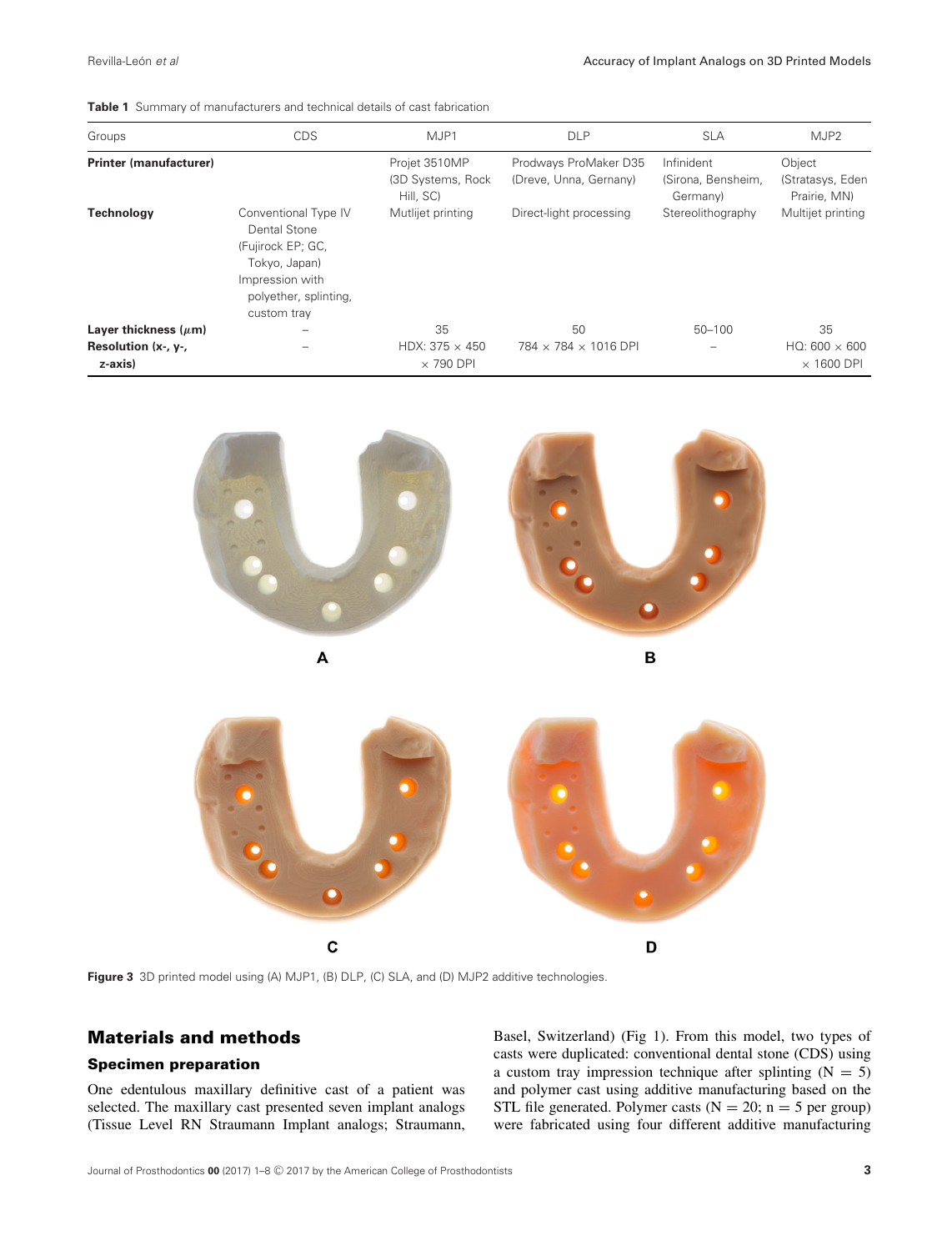

**Figure 4** (A) Apical view of the digital implant analog, (B) coronal view of the digital implant analog, (C) screwdriver to hold and position the implant analog on the printed cast.

technologies (multijet printing-MJP1, direct light processing-DLP, stereolithography-SLA, multijet printing-MJP2). CMM was used to measure the correct position of each implant, and distortion was calculated for each system at x-, y-, and z-axes.

For the specimen fabrication in the CDS group, a conventional rigid splinting framework and a custom tray impression technique were employed.<sup>19</sup> The impression was poured with Type IV dental stone (GC Fujirock EP; GC, Tokyo, Japan) after mixing 22 ml water with 110 g dental stone under vacuum for 30 seconds. The cast was recovered after the dental stone had completely set (Figs 2A, B).





**Figure 5** (A) Analysis of the implant analog position on the x-, y-, and zaxes using a CMM machine, (B) best-fitting calculation using the specific software.

For the specimens of polymer cast groups, a tactile (DS10 Scanner; Renishaw, Gloucestershire, UK) and optical scanner (Renishaw DS20, Meditec, Gloucestershire, UK) with specific dental CAD software (Exocad GmbH, Hessen, Germany) was used to obtain the stereolitography (STL) file of the maxillary definitive cast. The same STL file was used to fabricate all other polymer casts using additive technologies for four different additive manufacturing technologies (MJP1, DLP, SLA, MJP2) (Table 1, Fig 3). For all the polymer casts, the same digital implant analogs (Straumann RN ELOS implant analog; ELOS Medtech, Göteborg, Sweden) were used (Fig 4).

### **Measurements**

Each group contained 5 models, yielding a total of 25 models having 7 implants each. A coordinate measurement machine (CMM) was used to evaluate the position of the implant analogs on the x-, y-, and z-axes. The position of the center point of all the implant replicas was measured with the CMM (Carl Zeiss Industrielle Messtechnik GmbH, Oberkochen, Germany) in an independent laboratory (Laboratorio de Ingieneria Dimensional S.L., Madrid, Spain). The manufacturer described the nominal linear accuracy of the machine to be within 1  $\mu$ m in all axes. The measuring machine and procedures were similar, as described earlier.20 In brief, the master model was measured and used as a reference for comparison of the 25 casts having implant analogs (Fig 5).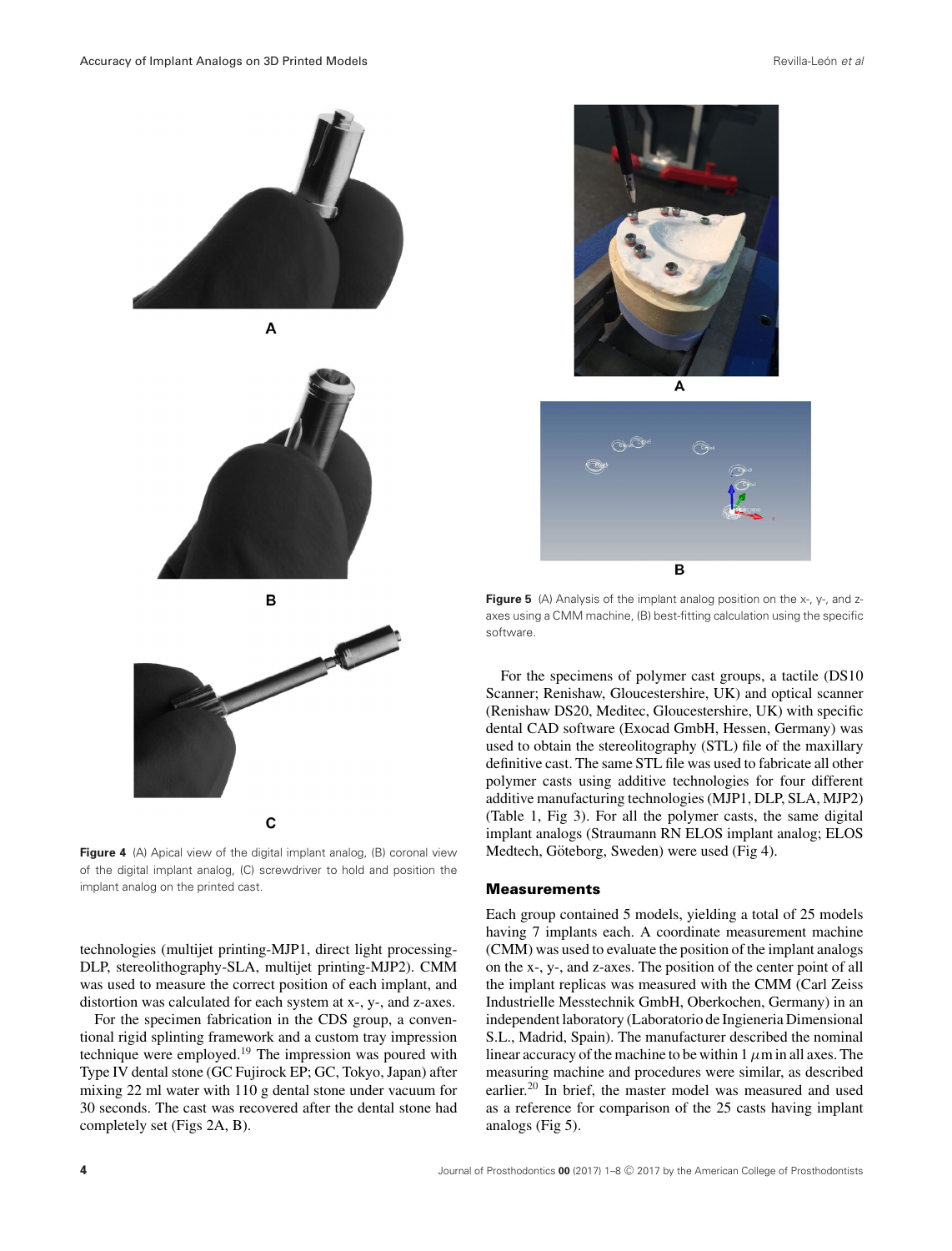**Table 2** Mean values for distortion  $(\mu m)$ , standard deviations and confidence intervals of each group at x-, y-, and z-axes

|      |                  |     | Mean $(\mu m)$ | Standard<br>deviation | Confidence<br>interval (95%) |                |
|------|------------------|-----|----------------|-----------------------|------------------------------|----------------|
| Axes | Groups           | N   |                |                       | Lower<br>bound               | Upper<br>bound |
| X    | <b>CDS</b>       | 35  | 37.1           | 22.8                  | 29.3                         | 44.9           |
|      | MJP1             | 35  | 23.6           | 21.2                  | 16.3                         | 30.8           |
|      | <b>DLP</b>       | 35  | 22.7           | 17.1                  | 16.8                         | 28.5           |
|      | <b>SLA</b>       | 35  | 54.9           | 37.1                  | 42.2                         | 67.7           |
|      | MJP <sub>2</sub> | 35  | 74.9           | 81.7                  | 46.8                         | 102.9          |
|      | <b>Total</b>     | 175 | 42.6           | 47.1                  | 35.6                         | 49.7           |
| y    | <b>CDS</b>       | 35  | 32.2           | 21.7                  | 24.7                         | 39.6           |
|      | MJP1             | 35  | 30.1           | 19.2                  | 23.6                         | 36.7           |
|      | <b>DLP</b>       | 35  | 23.4           | 13.4                  | 18.8                         | 28.1           |
|      | <b>SLA</b>       | 35  | 49.1           | 37.9                  | 36.0                         | 62.1           |
|      | MJP <sub>2</sub> | 35  | 38.4           | 34.1                  | 26.7                         | 50.1           |
|      | <b>Total</b>     | 175 | 34.7           | 27.9                  | 30.5                         | 38.8           |
| z    | <b>CDS</b>       | 35  | 27.6           | 23.7                  | 19.5                         | 35.8           |
|      | MJP1             | 35  | 11.0           | 8.5                   | 8.1                          | 13.9           |
|      | <b>DLP</b>       | 35  | 35.1           | 30.2                  | 24.7                         | 45.5           |
|      | <b>SLA</b>       | 35  | 20.3           | 18.4                  | 13.9                         | 26.7           |
|      | MJP <sub>2</sub> | 35  | 85.8           | 135                   | 39.4                         | 132.2          |
|      | <b>Total</b>     | 175 | 36.0           | 67.9                  | 25.8                         | 46.1           |

**Table 3** Multiple comparisons for the x-, y-, and z-axes between the experimental groups according to Bonferroni correction ( $\alpha = 0.05$ )

| Axis | Groups     |                  | Differences of means $(\mu m)$ | p Value  |  |
|------|------------|------------------|--------------------------------|----------|--|
| x    | CDS        | MJP1             | 13.543                         | 0.113    |  |
|      |            | <b>DLP</b>       | 14.457                         | $*0.037$ |  |
|      |            | <b>SLA</b>       | $-17.838$                      | 0.165    |  |
|      |            | MJP <sub>2</sub> | $-37.752$                      | 0.110    |  |
| y    | <b>CDS</b> | MJP1             | 1.990                          | 1.000    |  |
|      |            | <b>DLP</b>       | 8.733                          | 0.375    |  |
|      |            | <b>SLA</b>       | $-16.914$                      | 0.222    |  |
|      |            | MJP <sub>2</sub> | $-6.238$                       | 0.987    |  |
| z    | <b>CDS</b> | MJP1             | 16.610                         | $*0.003$ |  |
|      |            | <b>DLP</b>       | $-7.476$                       | 0.938    |  |
|      |            | <b>SLA</b>       | 7.295                          | 0.801    |  |
|      |            | MJP <sub>2</sub> | $-58.162$                      | 0.148    |  |

The CMM had a scanning head equipped with a 0.5 mm stylus (0.1 N) that could be positioned anywhere within the working space of the CMM. The data for each cylinder were condensed to a position at the center point of the cylinder in the x-, y-, and z- axes. Three-dimensional (x-, y-, and z- axes) directions of displacement of the center points were calculated in  $\mu$ m in absolute values. The 3D position of the implant analogs of the definitive cast was used as a reference to calculate the discrepancy between all implant analogs on each model using a specific CAD software (Geomatic; 3D Systems, Rock Hill, SC).

#### Statistical analysis

Statistical analysis was performed with SPSS Statistics for Windows V20 (SPSS, Chicago, IL). Data (*µ*m) were analyzed using ANOVA, Sheffé tests, and Bonferroni correction  $(\alpha = 0.05)$ .

### Results

Compared to CMM, the mean distortion  $(\mu m)$  ranged from 22.7 to 74.9, 23.4 to 49.1, and 11.0 to 85.8 in the x-, y-, and z-axes, respectively (Table 2). CDS method (x-axis: 37.1; z-axis: 27.6) showed significant difference compared to DLP on the x-axis  $(22.7) (p = 0.037)$  and to MJP1 on the z-axis  $(11.0) (p = 0.003)$ (Table 3). Regardless of the cast system, the x-axis showed more distortion  $(42.6)$  compared to the y- $(34.7)$  and z-axes  $(35.97)$ . Among additive manufacturing technologies MJP2 showed the highest (64.3  $\pm$  83.6), and MJP1 (21.57  $\pm$  16.3) and DLP  $(27.07 \pm 20.23)$  the lowest distortion, being not significantly different from CDS (32.3  $\pm$  22.73) ( $p > 0.05$ ).

# **Discussion**

This study analyzed the accuracy of implant analogs on casts obtained from conventional procedures where the impression was made using polyether followed by establishing the splint and fabricating the custom tray for complete-arch implant impression. The casts were duplicated using different additive manufacturing technologies, and accuracy was compared to dental stone using CMM. In the present study, there were significant differences between systems on the x- and z-axes, so the null hypothesis could be rejected.

CMM analysis is widely used in dentistry to calculate the implant analog position on the x-, y-, and z-axes, and is considered an accurate method to assess the dimensional discrepancies of the implant analog position between the different dental models.<sup>21,22</sup> Previous studies, most of which focused on treatment planning and diagnosis for oral and maxillofacial surgery and orthodontics have analyzed the accuracy and precision of AM technologies.<sup>23-32</sup> However, to the best knowledge of the authors, to date, there is no published study that analyzed the accuracy of the digital implant analog position on a 3D AM cast. When duplicating a cast with conventional procedures, the mean distortion was 37.1 (27.8), 32.1 (21.7), and 27.6 (23.7)  $\mu$ m, while for the AM casts it was 44.0 (39.3), 35.2 (26.3), and 38.1 (48.0)  $\mu$ m for the x-, y-, and z-axes, respectively. Yet, only two of the four technologies showed no significant difference on the x-, y-, and z-axes compared to the control group. Hence, based on the results obtained, the duplication of a master cast with AM technologies based on MJP1 and DLP could show similar distortion compared to CDS.

On the z-axis, the MJP1 method showed significantly better results compared to the CDS method. Interestingly, although, MJP1 and MJP2 methods were based on the same multijet printing technology with a layer thickness of 35  $\mu$ m and the latter had a better resolution, the accuracy results were more favorable with the MJP1 on the z-axes. On the other hand, compared to the CDS method, the DLP method presented significantly lower distortion on the x-axes, although the layer thickness of 50  $\mu$ m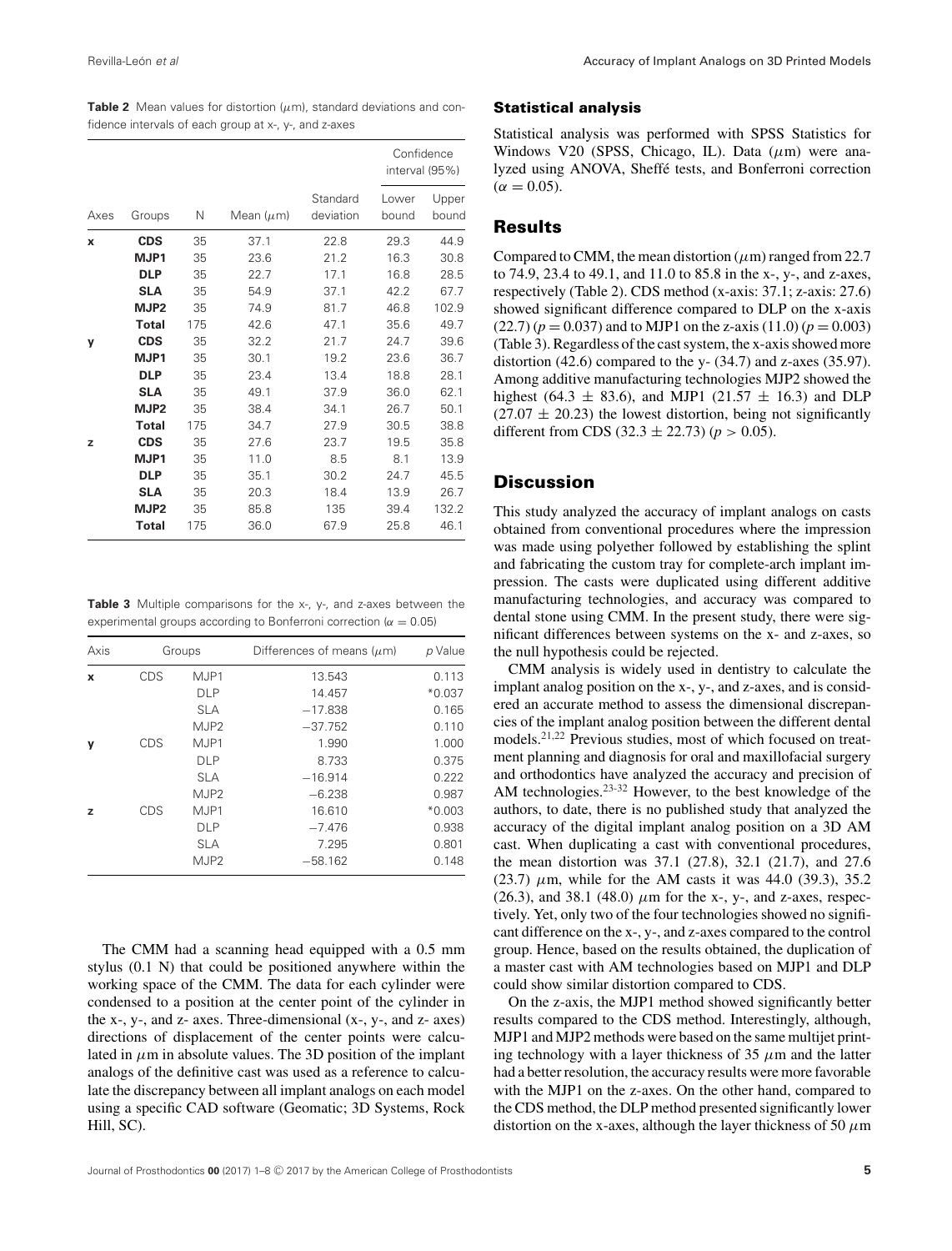





**Figure 6** Closer view of the surface texture of a specimen manufactured using (A) MJP1, (B) DLP, (C) SLA, and (D) MJP2.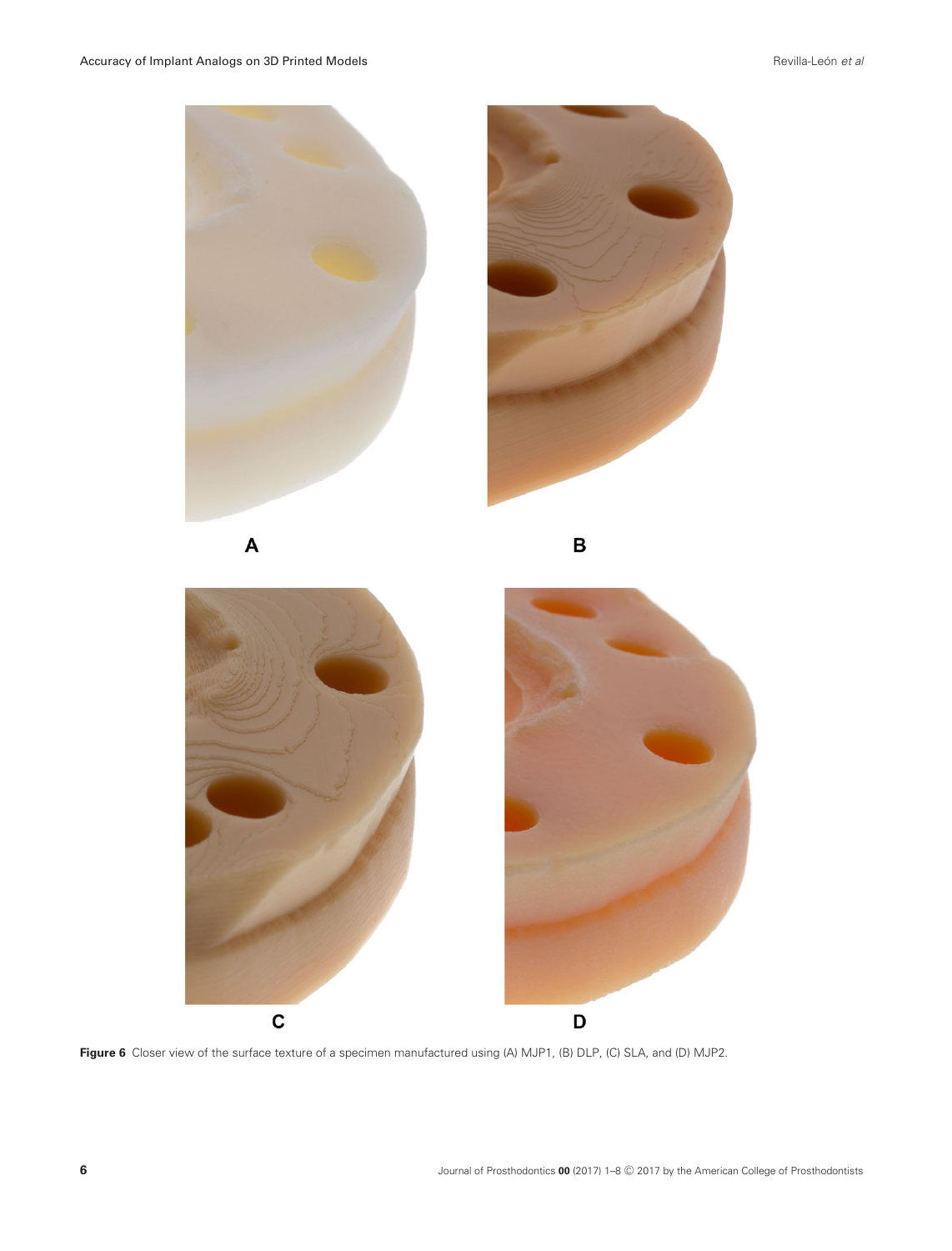was slightly higher than those of MJP1, MJP2, and SLA. These results could be attributed to multiple variables such as building orientation, intensity power of the polymerization UV light source, and post-processing procedures. Nevertheless, among all AM technologies, MJP2 showed the highest standard deviations, up to  $135 \mu m$ , compared to those of other systems (DLP: 30.2; SLA: 37.9). The conventional CDS system in turn, demonstrated mean (37.1) and standard deviations (23.7) less than 35  $\mu$ m in all x-, y-, and z-axes, indicating that meticulous handling of Type IV dental stone may also deliver acceptable accuracy.

For the specimen fabrication of the CDS group, the conventional procedures selected to duplicate the master cast have been demonstrated to be accurate and represent the clinical procedures needed to make a complete-arch impression of multiple implants.<sup>19,21,33,34</sup> For manufacturing the polymer casts, a master cast was digitized using a specific tactile dental scanner, and the same STL file was used to fabricate all the polymer casts. In this study, different manufacturing technologies that employed various processing parameters and postprocessing procedures that were previously shown to affect the accuracy and repeatability outcomes were compared.35 However, these results were obtained from standard geometric shapes where implant-related parameters were not studied.

One important factor that could influence the accuracy of the printed polymer is the layer building orientation of the 3D object (Fig 6). A previous report demonstrated that the building orientation of the 3D printed object influences the mechanical properties where vertically printed specimens, with the layer oriented perpendicular to the load direction exhibiting a higher compressive strength than material printed horizontally.<sup>36</sup> When manufacturing an AM cast for complete-arch implant prostheses, the accuracy of the housing of the digital implant analog of the cast would determine the accuracy of the implant analog position on the cast. Currently, digital implant analogs show variations in design depending on the brand. For the present study, one digital implant analog brand was selected, and the digital implant analogs used were always in the same position for all measurements. As a definitive cast, a real patient case was selected without considering the angulation, depth, and distance between the implants, and this needs further investigation. Similarly, the number of implants, retention, and stability on the 3D-printed PCs could further affect the results.

The incorporation of additive manufacturing technologies enables duplication of a definitive cast where implant analogs could be easily reused or replaced when damaged. Furthermore, STL files of the definitive casts of the patients could be stored in the cloud in its corresponding physical space.

# **Conclusions**

For the duplication of the definitive casts for implant prostheses, one of the multijet printing systems and direct-light processing additive manufacturing technologies tested showed similar accuracy compared to the models obtained using conventional dental stone.

## **Acknowledgments**

The authors would like to thank Mr. Fernando García, from Metrologia Ltd., Madrid, Spain, for his assistance with the CMM measurements.

### References

- 1. Rosenstiel SF, Land MF, Fujimoto J: Working casts and dies. In: Rosenstiel SF, Land MF, Fujimoto J (eds): Contemporary Fixed Prosthodontics (ed 3). St Louis, Mosby, 2001, pp. 434–441
- 2. Wee AG, Aquilino SA, Schneider RL: Strategies to achieve fit in implant prosthodontics: a review of the literature. Int J Prosthodont 1999;12:167-178
- 3. Ivanhoe JR, Adrian ED, Krantz WA: An impression technique for osseointegrated implants. J Prosthet Dent 1991;66:410-411
- 4. Kim S, Nicholls JI, Han CH, et al: Displacement of implant components from impressions to definitive casts. Int J Oral Maxillofac Implants 2006;21:747-755
- 5. Lee H, So JS, Hochstedler JL, et al: The accuracy of implant impressions: a systematic review. J Prosthet Dent 2008;100:285-291
- 6. Papaspyridakos P, Benic GI, Hogsett VL, et al: Accuracy of implant casts generated with splinted and nonsplinted impression techniques for edentulous patients: an optical scanning study. Clin Oral Impl Res 2012;23:676-681
- 7. Alcisto J, Enriquez A, Garcia H, et al: Tensile properties and microstructures of laser-formed Ti-6Al-4V. J Mater Eng Perform 2011;20:203-212
- 8. ASTM, Committee F42 on Additive Manufacturing Technologies, West Conshohocken, Pa. 2009 Standard terminology for additive manufacturing – general principles and terminology. ISO/ASTM52900-15
- 9. Fleming PS, Marinho V, Johal A: Orthodontic measurements on digital study models compared with plaster models: a systematic review. Orthod Craniofac Res 2011;14:1-16
- 10. Rossini G, Parrini S, Castroflorio T, et al: Diagnostic accuracy and measurement sensitivity of digital models for orthodontic purposes: a systematic review. Am J Orthod Dentofacial Orthop 2016;149:161-170
- 11. Stansbury JW, Idacavage MJ: 3D printing with polymers: Challenges among expanding options and opportunities. Dent Mater 2016;32:54-64
- 12. Torabi K, Farjood E, Hamedani S: Rapid prototyping technologies and their applications in prosthodontics, a review of literature. J Dent 2015;16:1-9
- 13. Apparatus for production of three-dimensional objects by stereolithography. US Patent 4575330; 1986
- 14. Jacobs PF: Rapid Prototyping and Manufacturing: Fundamentals of Sterolithography (ed 1). Dearborn, MI, Society of Manufacturing Engineers, 1992, pp. 49–61
- 15. Horn TJ, Harrysson OL: Overview of current additive manufacturing technologies and selected applications. Sci Prog 2012;95:255-282
- 16. Liska R, Schuster M, Infuhr R, et al: Photopolymers for rapid prototyping. J Coatings Technol Res 2007;4:505-510
- 17. Groth C, Kravitz ND, Jones PE, et al: The three dimensional printing technology. J Clin Orthod 2014;48:475-485
- 18. Hofmann M: 3D printing gets a boost and opportunities with polymer materials. ACS Macro Lett 2014;3:382-386
- 19. Revilla-León M, Sánchez-Rubio JL, Özcan M: Impression technique for complete arch with multiple implants using additive manufacturing technologies. J Prosthet Dent 2017;117:714-720